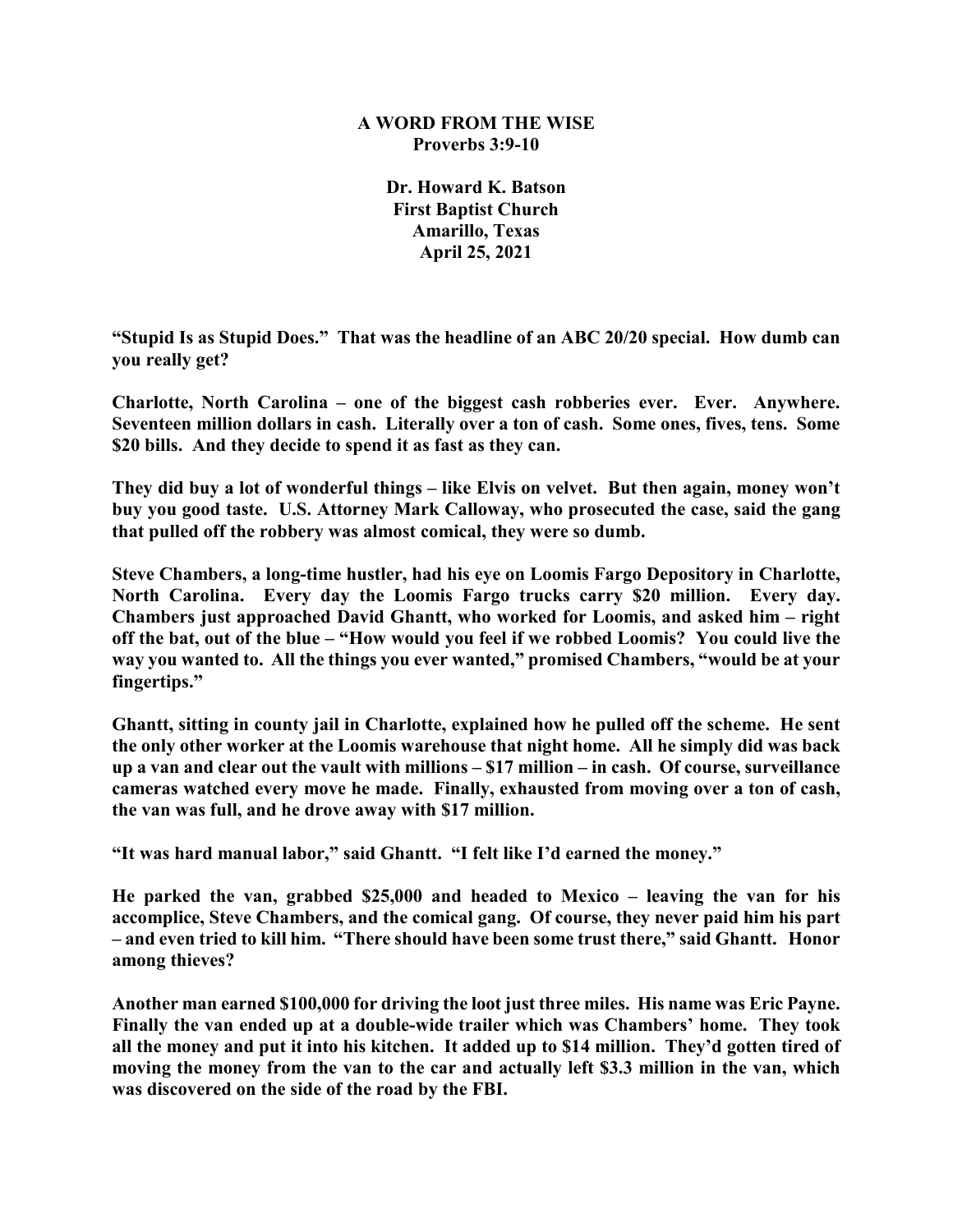**Their smarts are starting to show up, don't you see?**

**In less than 24 hours, Steve Chambers and his wife Michelle went on a spending spree. The very next day, they made a bid on a \$635,000 mansion in an exclusive neighborhood. Three weeks later, they put down \$400,000 cash and moved from their trailer home. Now, at the 6,000 square-foot mansion, they started their spending spree. They bought three tanning beds (everybody ought to have at least three), and – get this – eight big-screen TVs and a \$10,000 pool table. Then there was the BMW and the \$43,000 diamond ring, just to name a few. There was the wine cellar that Chambers stocked in the mansion with Pabst Blue Ribbon beer. There was \$23,000 worth of cigars, but he didn't know to put water in the humidor and the cigars ruined. They couldn't have drawn more attention to themselves if they had shot off flares.**

**You know, it's amazing.**

**One night Steve Chambers is thrown out of a nightclub. The next day he shows up with \$450,000 cash, trying to but it. They were purchasing everything from extravagant plastic surgery to velvet Elvises. But probably the dumbest of the dumb was Michelle Chambers, Steve's wife, who walked into a federal bank with a briefcase filled with \$200,000. It still had the wrappers from the other bank around the bills. She asked the teller how much she could deposit before the bank had to call the feds. Hello!**

**The bank filed a suspicious activity report, and the rest is history. Ten percent, \$1.7 million, is still missing. The rest has been recovered or accounted for.**

**Chris Wallace of 20/20 said to the gang, "I don't want to insult you, but you have been called America's dumbest criminals."**

**"Uh-huh...I think we're in the top ten."**

**Ghantt, as he sits in prison, says he doesn't regret a bit of it. As he walks through the prison cell blocks everybody says, "Hey, there's the million dollar man."** 

**"You know," says Ghantt, "people want to talk to me. My dream is a lot of people's dream, to take the money and run." (Transcript from ABC News 20/20, Wednesday, October 13, 1999)**

If you're looking for financial counsel, you probably wouldn't go to Steve Chambers and his comical band of criminals. You could go to a lot of individuals – a lot of them in this church. Bankers. Financial planners. Stock brokers. Money managers. CPAs. Attorneys. Folks constantly giving financial advice.

But how would you like this morning to receive free counsel from the wisest financier the world has ever seen? The wisest man the world has ever seen? Solomon – the guy who wrote the book on international commerce and trade. A diplomat. A strategist in commercial enterprises. He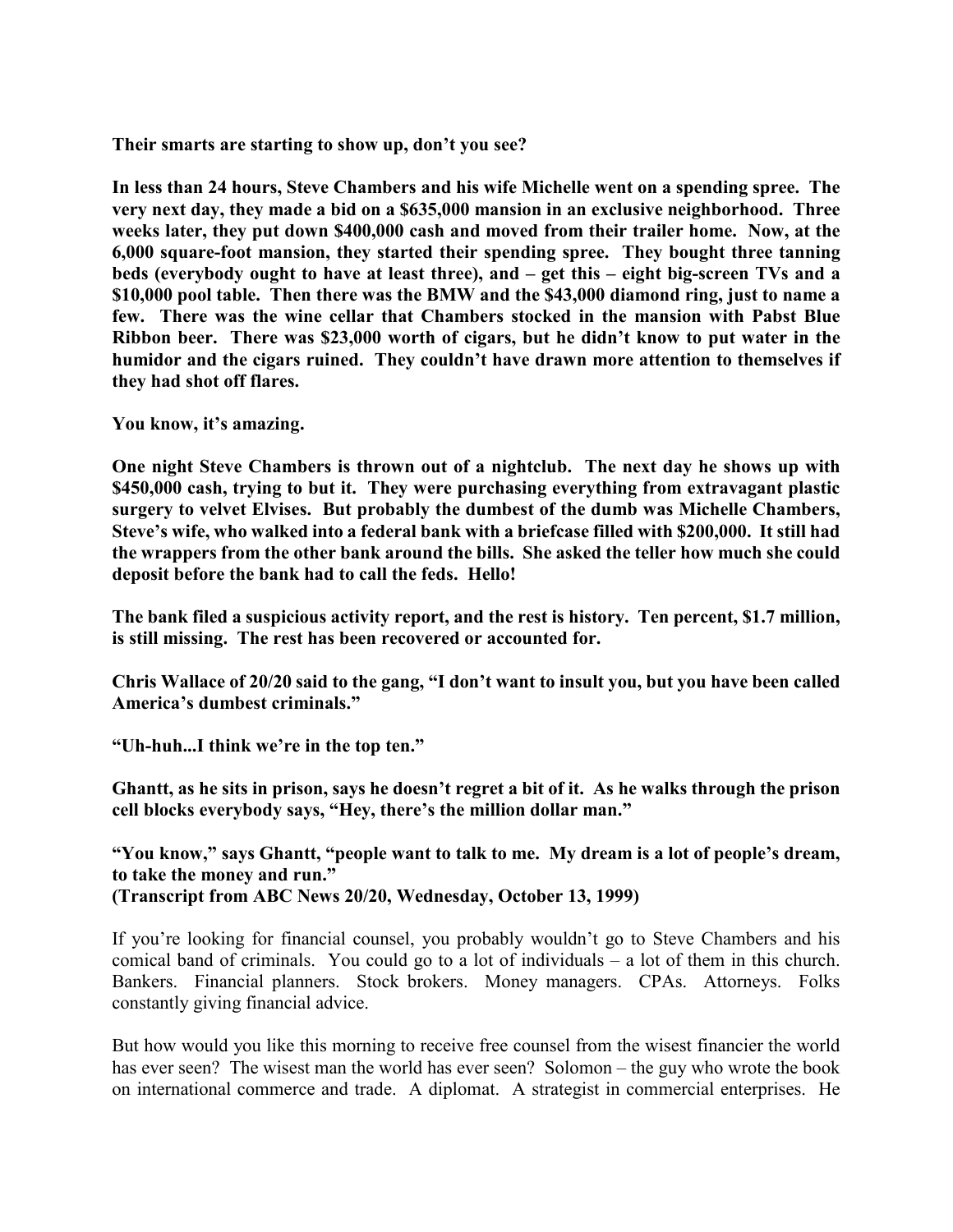controlled the trade routes from Egypt, which manufactured chariots, as well as Cilicia, as they brought the horses. Solomon acted as the middle man. He made his own profit from Egyptian and Cilician exports.

The Queen of Sheba recognized Solomon's wisdom. He operated the Red Sea fleet which promoted trade with Arabia or East Africa, brought untold sorts of treasures to the royal court at Jerusalem. He explored and exploited Israel's mineral wealth. Copper was mined and refined. The weight of the gold which came to Solomon one year, according to 1 Kings 10:14, was 666 talents (4.5 tons) of gold.

Can you imagine getting some financial advice from a guy like that? A guy so wise it is said that he wrote 3,000 proverbs?

Turn in your Bible to Proverbs 3:9-10 and let's see what Solomon has to say, what kind of financial advice the chief of international commerce would give.

Look at Proverbs 3:9-10

Honor the Lord from your wealth, And from the first of all your produce; So your barns will be filled with plenty, And your vats will overflow with new wine.

As we break down his advice, let's look at four questions that are answered from the text.

### **I. What is the purpose of my stewardship (v.9)?**

The purpose of my stewardship is to honor the Lord. The guiding principle, the spiritual rule of faith for the life of a believer is to honor the Lord. Honoring the Lord is the result of a life focused on the development of the soul.

There are many areas of life that American Christians are obsessed with that become a detriment to their souls. One is success. The other is security. Both wrapped up into one element of materialism – trying to have, get, and consume more and more. We might not be as foolish as the Carolina gang – maybe not eight big-screen TVs – but we do have a lot of stuff.

American stuff is that indescribable collection of paraphernalia. We have so much stuff as Americans – so much that we buy little metal buildings to go into our backyards to store our stuff. Container stores exist just so we can organize our stuff. We cut holes in our hallways or garages so that we can pull down a set of stairs and cram that space between our roof and our ceiling with stuff. If someone cleans out the garage, we ask, "Hey, what did you do with all my stuff?"

Occasionally, when we cannot possibly put another thing in our storage closets, we have a "stuff sale" on Saturdays, and others come and take our stuff away to place in their storage. If the sale starts at 9:00 a.m., they'll show up at 7:00 a.m. because, "they don't want all the good stuff to get gone." After the "stuff sale", we brag. "I made \$350 today." We've forgotten that we paid \$2,500 retail for the same stuff.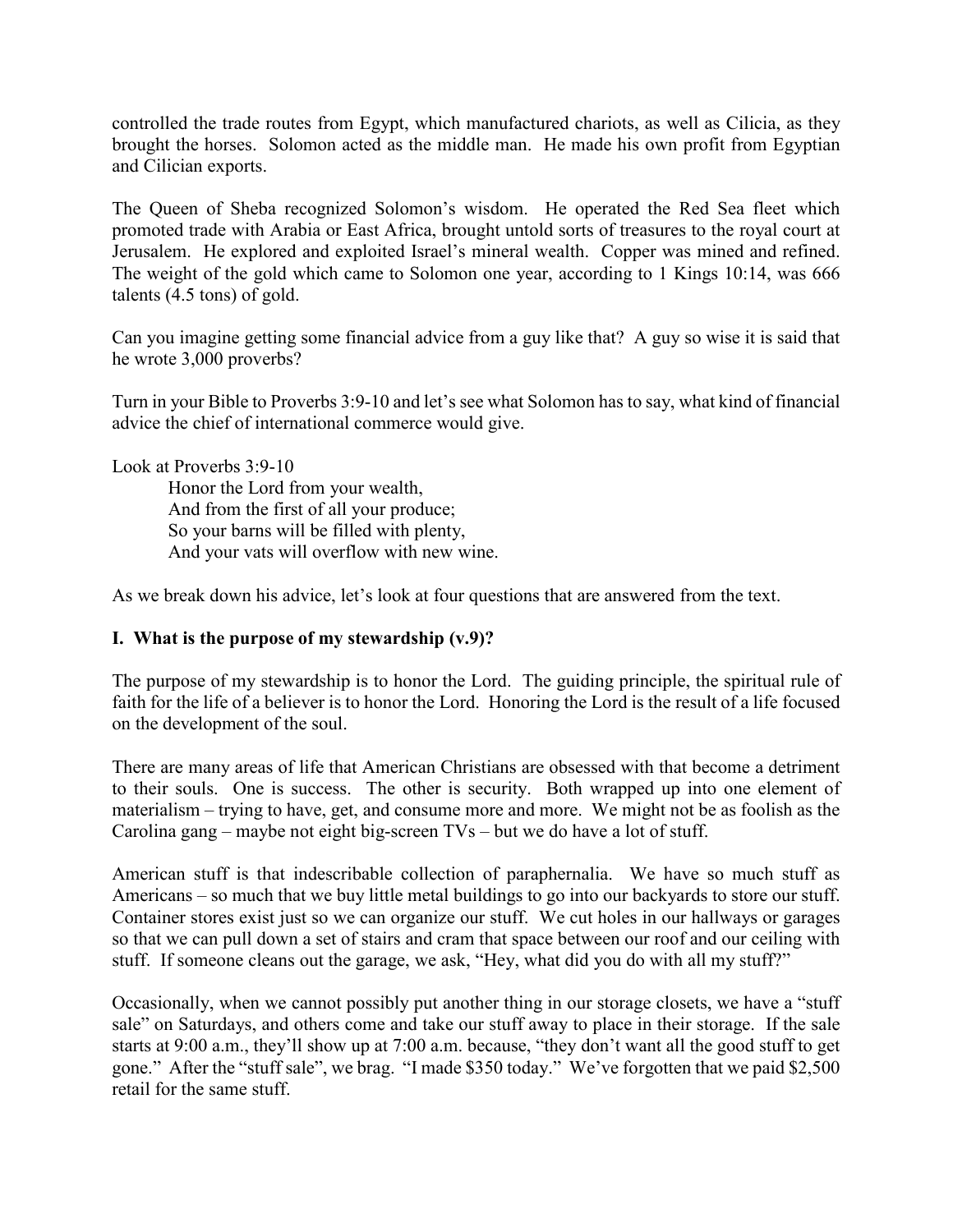Or, we're cleaning out a closet. "Hey, neat. Look. I'd forgotten I had all this stuff."

Our children, who have bought smaller houses, call us and ask if we have some extra space in the garage. They need us to store some of their stuff. You can ever rent space by the month in which you can put your extra stuff.

Then we die, and an auctioneer sells all of our stuff to the highest bidder.

We have so much stuff.

**Have you ever heard of the Diderot Effect? The phrase comes from the 18th-century French philosopher, Denis Diderot, who, once upon a time, received as a gift a beautiful scarlet dressing gown, and thereupon quickly discarded his old one. But he began to sense that his surroundings now appeared shabby and unworthy of the grandeur exuded by the new garment. His pleasure turned sour. Its "splendor," Diderot said sometime later in an essay entitled "Regrets on Parting with My Old Dressing Gown," caused him eventually to replace his comfortable furnishings with newer and finer things, even if they lacked the well-worn features of his old stuff.**

**As Harvard economist Juliet Schor recounts, "He grew dissatisfied with his study, with its threadbare tapestry, the desk, his chairs, and even the room's bookshelves. One by one, the familiar but well-worn furnishings of the study were replaced. In the end, Diderot found himself seated uncomfortably in the stylish formality of his new surroundings, regretting the work of this 'imperious scarlet robe [that] forced everything to conform with its own elegant tone.'" ("The Diderot Effect,"** *Homiletics***, August 1999, p. 62)**

It's the Diderot effect. It's what keeps the consumer escalator moving ever upward.

**For example, one consumer talks about going to buy a new gas grill. His ten year old propane grill had been on the downhill slide for the past two years, and he was sure that the repair bill would be more than the \$143 that he had paid for the grill ten years ago. He was overtaken by the new array of choices. The king of them all was the Viking-Frontgate Professional Grill. Powered by either natural gas or propane, it came with an infrared rotisserie that can slowly broil two 20-pound turkeys to perfection as you cook hamburgers for 40 guests on its 828-square-inch grilling surface. On a side platform are two ancillary range-top burners. Unlike the standard burners on your kitchen stove, which generate 7,500 BTUs, these generate 15,000 BTUs, a capability primarily useful for the flash stir-frying of some ethnic cuisines and for bringing large cauldrons of water to a boil more quickly. With its foldout work spaces fully extended, it measures more than seven feet across.**

**The catalog price for the Viking grill, not including shipping and handling of course, is about \$8,000.** 

**Of course, the real significance of the \$8,000 grill, for most of us, is that its presence makes buying the \$3,000 unit seem almost frugal. The frame of reference has shifted, and what**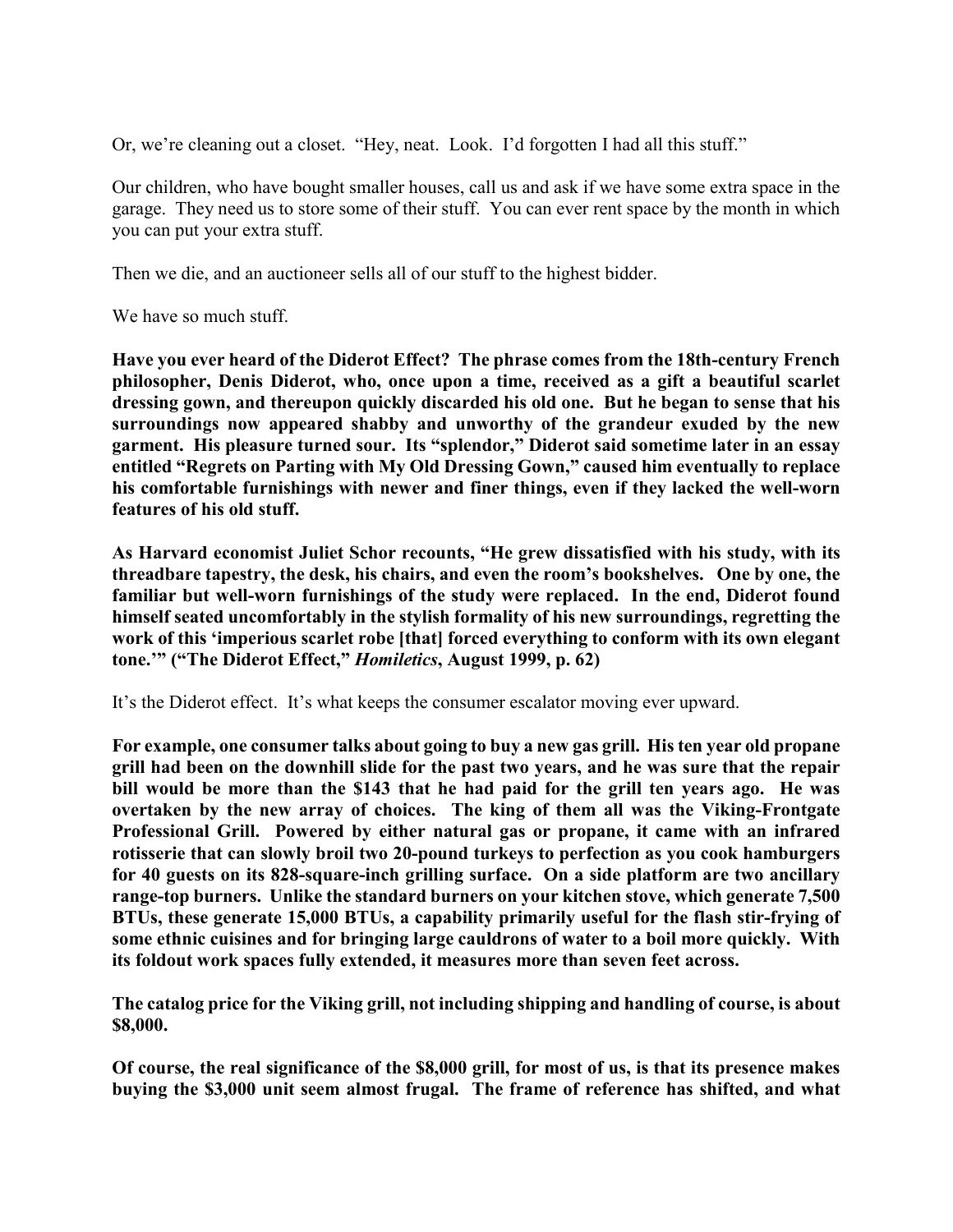**anyone would consider acceptable has now been redefined. I could spend \$3,000 on a new grill tomorrow, and few people would think I had done anything strange. But far more unsettling is the possibility that it wouldn't occur to me that there was anything unusual about spending \$3,000 to replace a \$143 gas grill.** 

**(Robert H. Frank, "Our Climb to Sublime: Hold On, We Don't Need to Go There,"** *The Washington Post***, 1/24/99, p. B1, quoted in** *Homiletics,* **August 1999, p. 64;** prices adjusted for 2021 inflation rate**)**

Our houses have doubled in size in the past 40 years – to hold all of our stuff. Our cars are bigger. And are parked in 3-car garages. Our refrigerators, even, have grown. And despite the great economic boom, we're still buying more than we can afford and paying the price in stress and financial problems.

You heard about the man who was having an economic discussion with his wife. He was telling her about the rich people who were the "haves" and the poor people who were the "have-nots."

"Well, we're not rich," said his wife. "And we're not poor. So what are we?"

"We're the middle class," replied her husband. "We're the 'haves' who have not paid for it yet."

So goes the American scene of consumerism.

**Juliet Schor, a senior lecturer at Harvard and author of** *The Overspent American***, says "People (we) have this idea that we can live without things, when, in fact, we don't live without them."**

**Look what has happened to golf clubs. We don't just whack a 1-wood off the first tee anymore. We unleash the [Ping G425 max driver (retail price \$499.99)], featuring the exclusive [26 gram, tungsten moveable weight.].**

**("In the race to acquire possessions, have Americans lost out?",** *Amarillo Daily News***, 9/30/99, p. 9A)**

You and  $I$  – we spend what we have.

The same Solomon wrote in Ecclesiastes 3:12 that for those of us who live life like this, "There is nothing better for them than to be happy and enjoy themselves as long as they live."

Christian psychologist David G. Meyers, in his book *The Pursuit of Happiness: Who Is Happy – and Why*, studied the issue and made these remarks in his consumer report on happiness. "The things that enable you to be happy are not how much money you make or how many possessions you own, or whether you are highly educated, or whether you are young or old." Meyers summed up his report by saying that while per capita income in America more than doubled in real terms (over a period of 40 years between 1957 and 1990), that means we have double the money, even when inflation is accounted for – the number of Americans who reported being very happy remained the same, about 33% of us. In other words, having more did not answer our deepest yearnings or fulfill our deepest needs.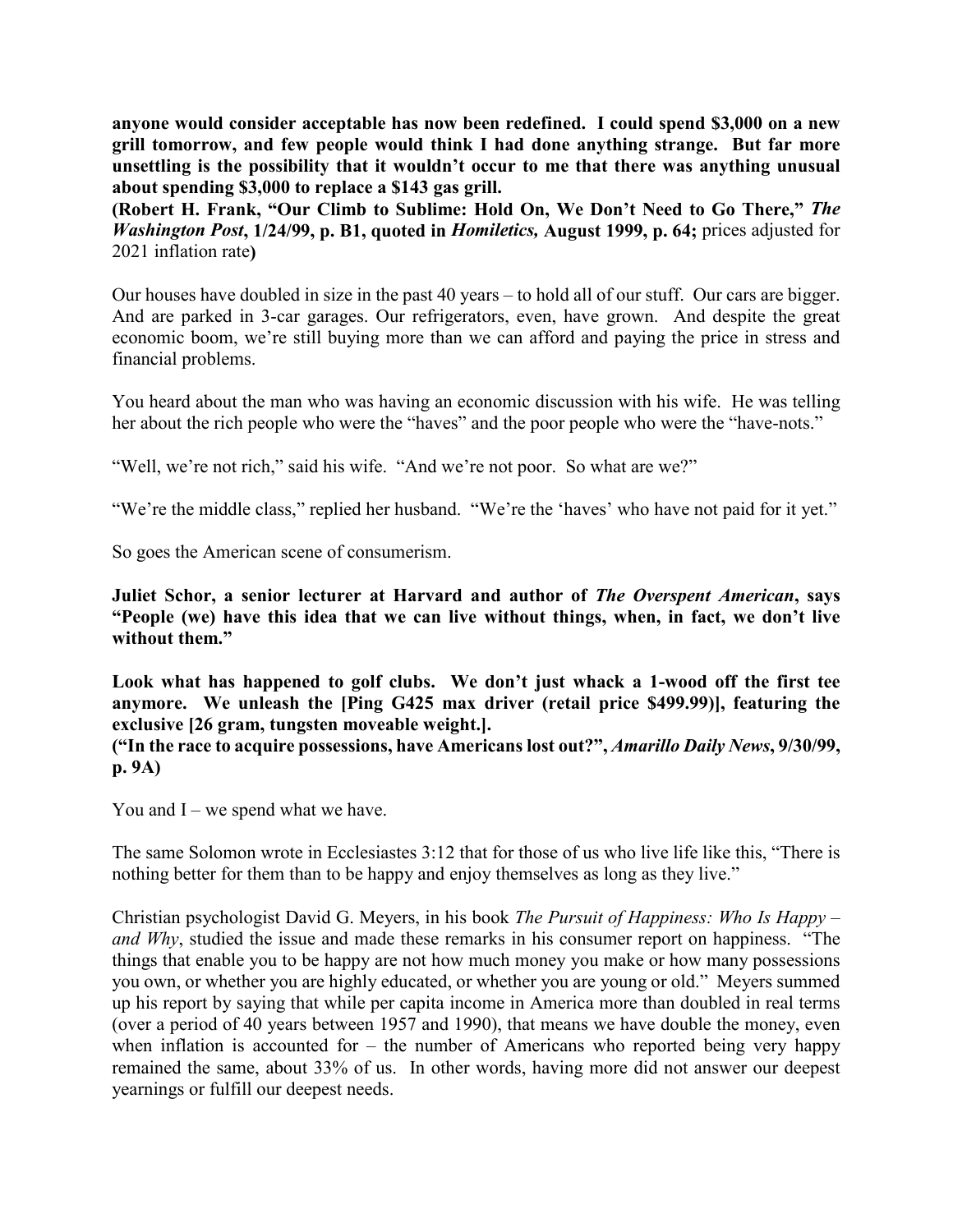Jesus faced the rich, young ruler who is typical of the average American. In this world, we are the rich people, congregation. Every one of us. Jesus saw that those eyes, fixed upon material things and the riches of this world, could not inherit the Kingdom of God. Jesus told him to put all that behind him, to sell all that he had and give it to the poor so he could have the Kingdom of God.

Yes, the purpose of our stewardship is not to honor ourselves with more and more gadgets and toys. If we are stewards of what God gives us, the purpose of our stewardship is not to wallow in luxury or become involved in a game of one-upmanship with our neighbors. We are stewards of the things that God gives us in order that we may honor the Lord.

# **II. The second question I want to ask is where does the product of our stewardship come from?** (**v. 9b)**

The product of our stewardship comes from our wealth, or our possessions as some translations read. Greed and stinginess with God are the character flaws of human nature that hinder our spiritual perspective toward our possessions. Our stewardship comes from our produce, from our possessions. When we're stingy, when we're self-centered, when we're materialistic, when we're never satisfied with what we have – we're greedy and self-centered.

Jesus Himself said, "Be on guard against all kinds of greed" (Luke 12)

**I think of the story of the ancient monk who was traveling in the mountains and found a precious stone in a stream. The next day he met another traveler who was hungry, and the monk opened his bag to share his food. The hungry traveler saw the precious stone in the monk's bag, admired it, and asked the monk to give it to him. The monk did so without a moment's hesitation.**

**The traveler left, rejoicing his good fortune. He knew the jewel was worth enough to give him security for the rest of his life.**

**A few days later he came back searching for the monk. When he found him, he returned the stone and said, "I have been thinking. I know how valuable this stone is, but I give it back to you in the hope that you can give me something far more precious. If you can, give me what you have within you that enabled you to give me the stone." (Kathy and Larry Miller,**  *God's Vitamin C for the Spirit***, 1996, p. 271, quoted in IOW, Summer 1998)**

## **III. There is a third question. What is the priority of our stewardship? (v. 9c)**

Stewardship is first – from the first of all your produce.

The admonition of Malachi is that we bring the whole tithe into the storehouse. When it comes to our stewardship, God should always receive our first consideration. Our human nature, our greedy nature, wants to think about ourselves before we think about the church, before we think about Kingdom work – what bills we have to pay. That's not the counsel of the wise one, Solomon –